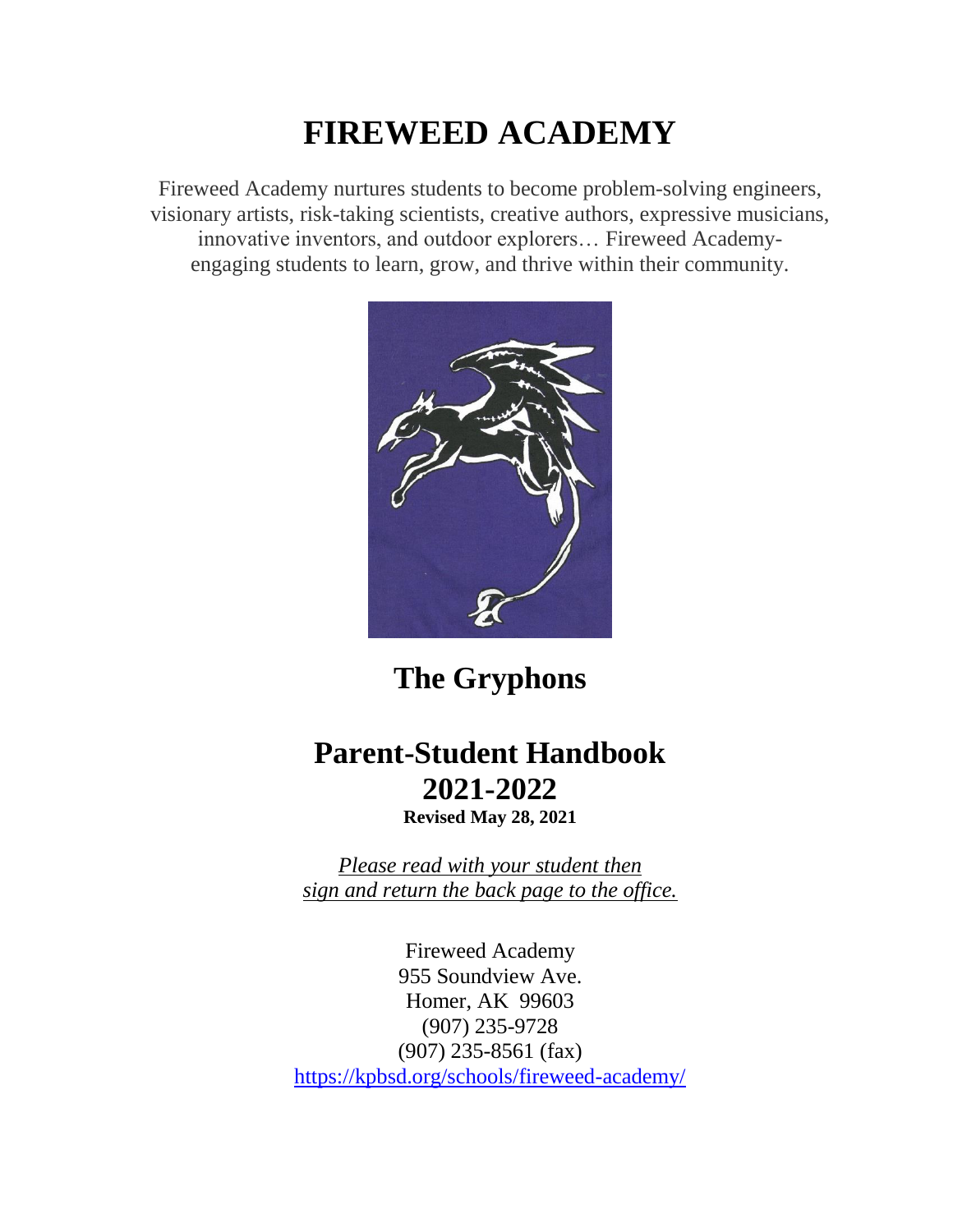# PARENT/STUDENT HANDBOOK 2021-2022

# **We believe that students learn best through hands-on experience and reflecting on those experiences.**

- $\checkmark$  We spark curiosity and ignite critical thinking through engaging projects and theme studies.
- $\checkmark$  Knowledge is founded on a process of observation, investigation and collaboration.
- $\checkmark$  We seize learning opportunities when they arise; no timeframe is too short!

# **We believe that music, arts, and creative self-expression nurture strong learners and responsible citizens.**

- $\checkmark$  The arts are integrated throughout subject areas.
- $\checkmark$  Fireweed Frescoes provides group violin instruction to grades K–2, further enriching academic and social learning.
- $\checkmark$  Partnerships with local artists and organizations expand opportunities for creative expression, movement and community connection.

# **We believe in nurturing a compassionate learning community**

- $\checkmark$  Students develop social and academic skills in small classes through cooperative learning, multi-age groups, and mentoring opportunities.
- $\checkmark$  Students learn individual responsibility, conflict resolution, and compassion through restorative practices.
- $\checkmark$  Celebrating learning is at heart of what we do.

# **We believe that the natural and cultural community of Kachemak Bay are fertile grounds for learning.**

- $\checkmark$  Fireweed prioritizes outdoor play, exploration and discovery beyond school walls.
- $\checkmark$  Students build a sense of belonging as they become stewards of our community.
- $\checkmark$  Place-based education helps our students learn about themselves, each other, and the world around them.

# **We believe in building skills for engaged and responsible citizenship.**

- $\checkmark$  Fireweed helps the whole child grow by fostering leadership, character development and civic responsibility.
- $\checkmark$  Social and emotional skills are developed through coaching, modeling and practice.
- $\checkmark$  We teach media literacy and critical thinking skills to help young people navigate a changing world.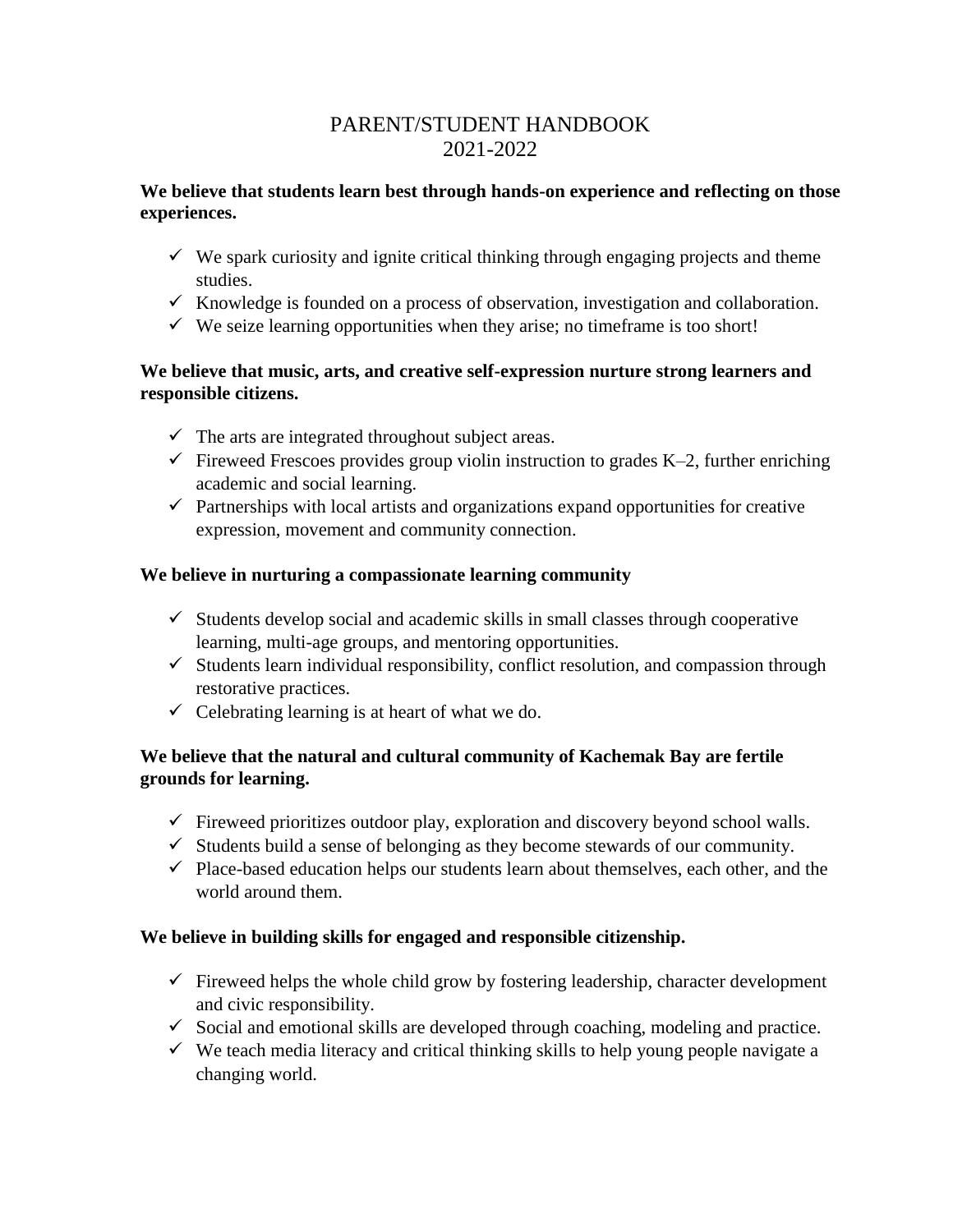## *ACADEMIC POLICY COMMITTEE*

Fireweed Academy is governed by an eight-member Academic Policy Committee. The function of this committee is to support and assess the school's progress, as well as make decisions and policies regarding the school's operation. Instructional decisions are made by the teaching staff in consultation with the APC. APC meetings are held on the fridt Monday of each month at 4:00pm at Little Fireweed. APC meetings are open to the public.

## *STAFF*

| Todd Hindman         | Principal                                 |
|----------------------|-------------------------------------------|
| <b>Sharlyn Young</b> | <b>Administrative Assistant</b>           |
| <b>Shannon Riley</b> | <b>Resource Teacher</b>                   |
| Erin Pollock         | Certified Teacher                         |
| Stephanie Zuniga     | <b>Certified Teacher</b>                  |
| Becky King           | <b>Certified Teacher</b>                  |
| <b>Jon Kulhanek</b>  | Certified Teacher                         |
| Mo Wilkinson         | <b>Certified Teacher</b>                  |
| Katherine Nitcy      | <b>Certified Teacher</b>                  |
| <b>Kara Clemens</b>  | <b>SPED Aide-Little Fireweed</b>          |
| Carolyn Norton       | <b>Instructional Aide-Big Fireweed</b>    |
| Margie Scholl        | 1/2-Time Instructional Aide-Big Fireweed  |
| Mary Samuel          | <b>Instructional Aide-Little Fireweed</b> |
| Laura Peek           | Nurse-grades 3-6                          |
| TDA                  | Nurse-grades K-2                          |
| <b>Katy Rice</b>     | Speech- grades K-2                        |
| Jill Zank            | Speech-Grades 3-6                         |
| Rhonda Velsko        | <b>Custodian-Little Fireweed</b>          |

#### *SCHOOL CALENDAR*

We follow the regular Kenai Peninsula Borough School District calendar. You have been given a copy of the 2021-2022 KPBSD calendar and it is online [\(www.kpbsd.org\)](http://www.kpbsd.org/) as well. All school holidays and inservice days are clearly marked as are early release days. Any changes to the calendar or additional information will be communicated through our weekly newsletter. For families of  $3<sup>rd</sup>$  through  $6<sup>th</sup>$  graders, please do not make plans to travel between April 4th – 22nd, 2022, this is the window of the PEAKS state assessment.

## *SCHOOL HOURS*

The School day at **Little Fireweed** (**K-2)** starts at 7:50 am and ends at 2:30 pm (to accommodate busing issues). **Daily and timely attendance is expected**. Students should not arrive at school before 7:30 a.m. and should be picked up no later than 2:40 p.m. If you need to change end-of-the-day plans, please phone before 1 p.m. The office number is 235-9728. If you have an emergency, please give us a call to make arrangements.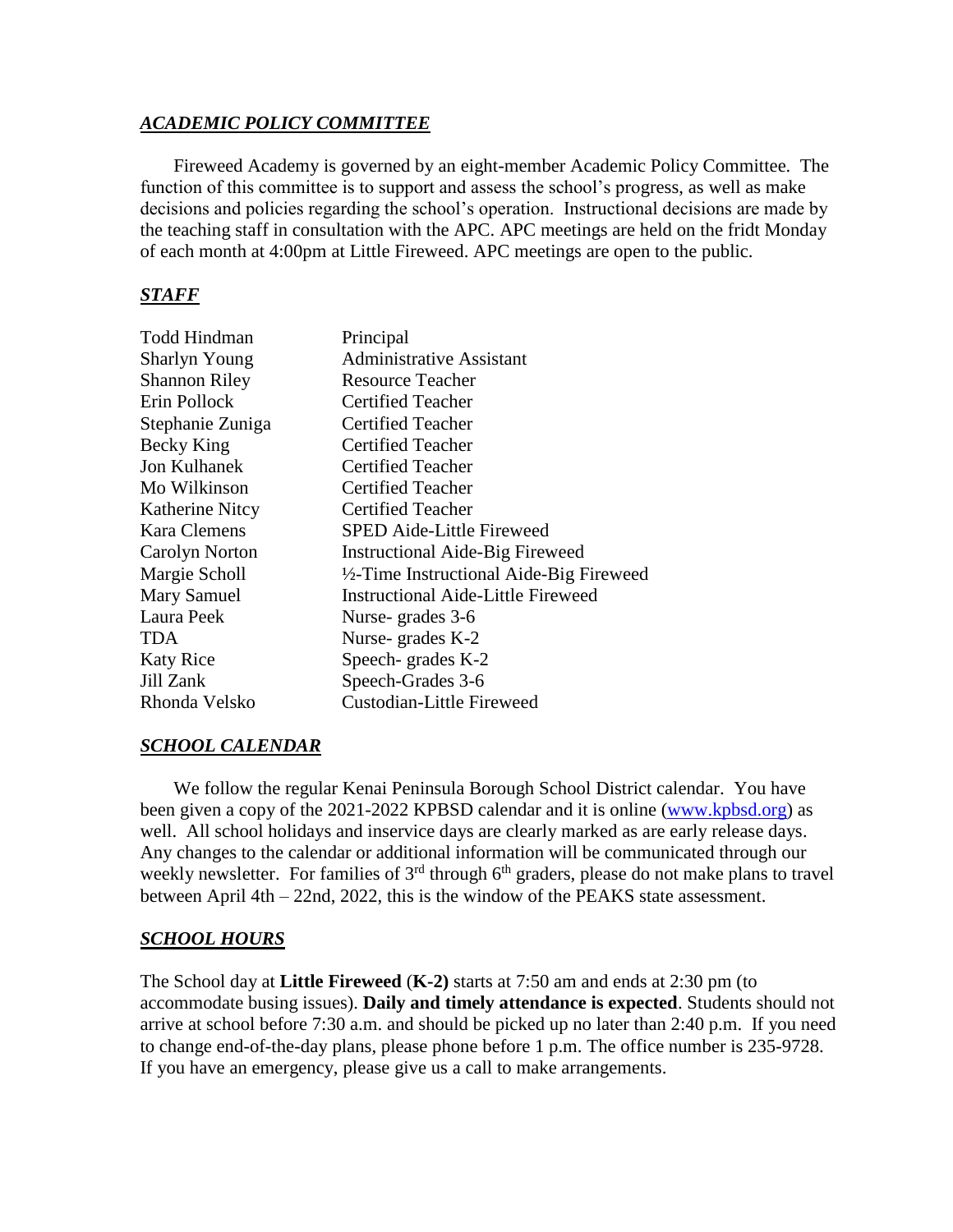The school day at **Big Fireweed** (3<sup>rd</sup>-6<sup>th</sup>), located in West Homer Elementary begins at 8:00 a.m. and ends at 2:45 p.m. **Daily and timely attendance is expected**. Students should not arrive at school before 7:30 a.m. and should be picked up no later than 2:55 p.m. If you need to change end-of-the-day plans, please phone before 1 p.m. The number is 235-9728. If you have an emergency, please give us a call to make arrangements.

# *ATTENDANCE / ABSENCES / TIMELLINESS*

Attendance and promptness are critical for success both for your student and for the school. At Fireweed, morning is one of the most important times of the day; teachers are laying out their plans, goals are reviewed and the tone of the day is set! Frequent tardies and absences affect not only your child's learning opportunities but others as well.

**Big Fireweed**: If your student is late for school, he/she **must** sign in at the Fireweed office before going to the classroom. All absences **must** be verified by the parent. If your child will be absent, please call the main office and let the secretary know. If your student must leave early he/she must sign out at the office. When a student returns to school after an absence, he/she must bring a note explaining the reason for the absence signed by the parent. Please make arrangements to pick up homework for any absences.

**Little Fireweed**: If your student is late for school, you must walk in with them and sign them in with the correct time. If you are picking them up early for whatever reason, you must sign them out with the time noted

*Signing in and out of the building, with times, is crucial for the safety of your student. We must know who is in the building at all times in case of a fire or other need to evacuate.* 

Any student who is absent for more than 10 consecutive days without notifying the school must be dropped from the school roster.

Fireweed Academy will work with families to find solutions for frequent tardies and unexcused absences.

# *LUNCH PROGRAM*

Grades K-6 Fireweed Academy students may participate in the district's school lunch program. Parents or guardians may apply online for 2021-2022 school year free or reduced meal benefits. The application process is available through the new state online portal at [http://mealapp.kpbsd.org.](http://mealapp.kpbsd.org/) Full priced lunches are \$3 and breakfasts are \$2

# *STUDENT TRANSPORTATION*

Bus information and route schedules are available directly from Apple Bus Company **(235-0124)**. School district bus rules and regulations apply. *Students are required to have a written note from the parent to change buses, ride home with a friend, etc. This note must include the bus number, destination description, and destination phone number.* Remember: no skis, snowboards, sleds, or animals are allowed on the bus.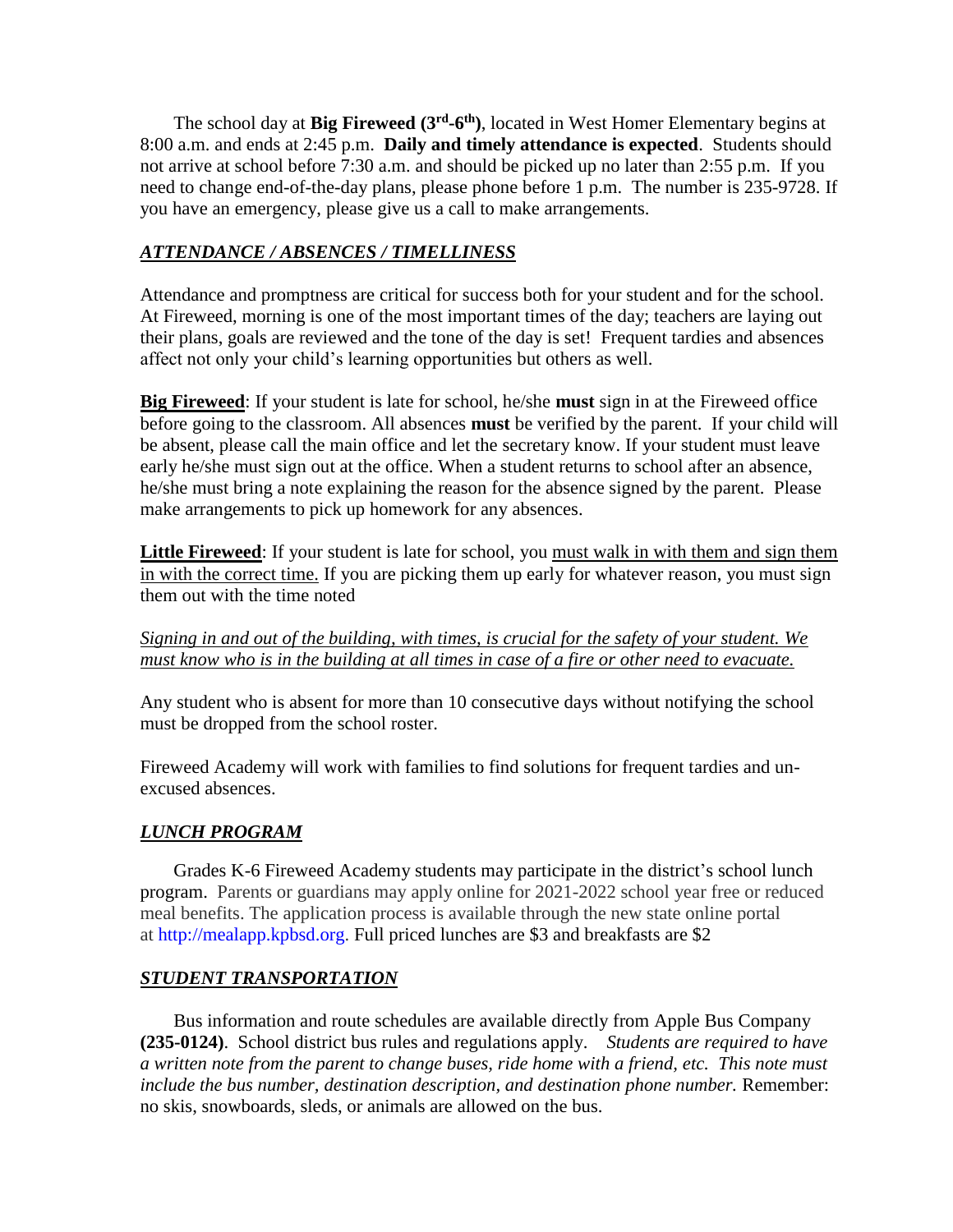Students in grades 3-6 may ride bicycles to and from school. All bicyclists must wear helmets, follow bicycle safety rules, walk their bicycles along the sidewalk in front of the school to the bike rack, and limit riding time to before and after school.

## *CLOTHING*

We are frequently outside for recess, short field trips, and projects. Students should always have a coat and boots. Sandals, clogs or flip-flops are not effective on the trail! Head and hand gear are required during the winter months. Clean tennis shoes are required for PE in the gym. Physical education classes will take place outdoors often, so please dress your child appropriately on PE days (Monday and Wednesday). Rain gear is necessary on rainy days.

We will be following the dress code at the WHE site that you should be aware of:

- o No tops with low necks, spaghetti straps, open back or exposed midriff
- o No short skirts or shorts unless they are worn over tights / Capri pants
- o No exposed undergarments
- o No chains, spikes or garments that have inappropriate graphics or language
- o No skates, heel skates or skateboards

## *EMERGENCY DRILLS*

The Kenai Peninsula Borough School District requires monthly fire drills along with periodic earthquake, tsunami and intruder drills. The following procedure will ensure student, visitor and staff safety during drills and in the event of a real fire.

- When the fire alarm sounds, leave the building quickly and quietly, and line up in assigned area.
- Do not talk or run.
- Listen for special instructions from your teacher. Wait for the signal to re-enter the building.

#### *RELEASE OF INFORMATION*

During the year, the school may release information concerning activities and special recognition of students to the public (newspapers, radio, etc.). Information will be released in a manner that supplies the name and grade level of a student. If you object to this release of information, there is an opt-out form in the KPBSD handbook and it can be completed online on the district webpage [\(www.kpbsd.org\)](http://www.kpbsd.org/).

The Kenai Peninsula Borough School District data processing department frequently gets requests from outside entities for directory information on students. Student information has been restricted to military recruiters, Alaska colleges, politicians or state agencies wishing to congratulate or share student loan information with the students. Data Processing gives out mailing address information only, never phone numbers, nor do they give student information to commercial enterprises. If you object to this release of information, again an Opt-Out Form is available on the district webpage.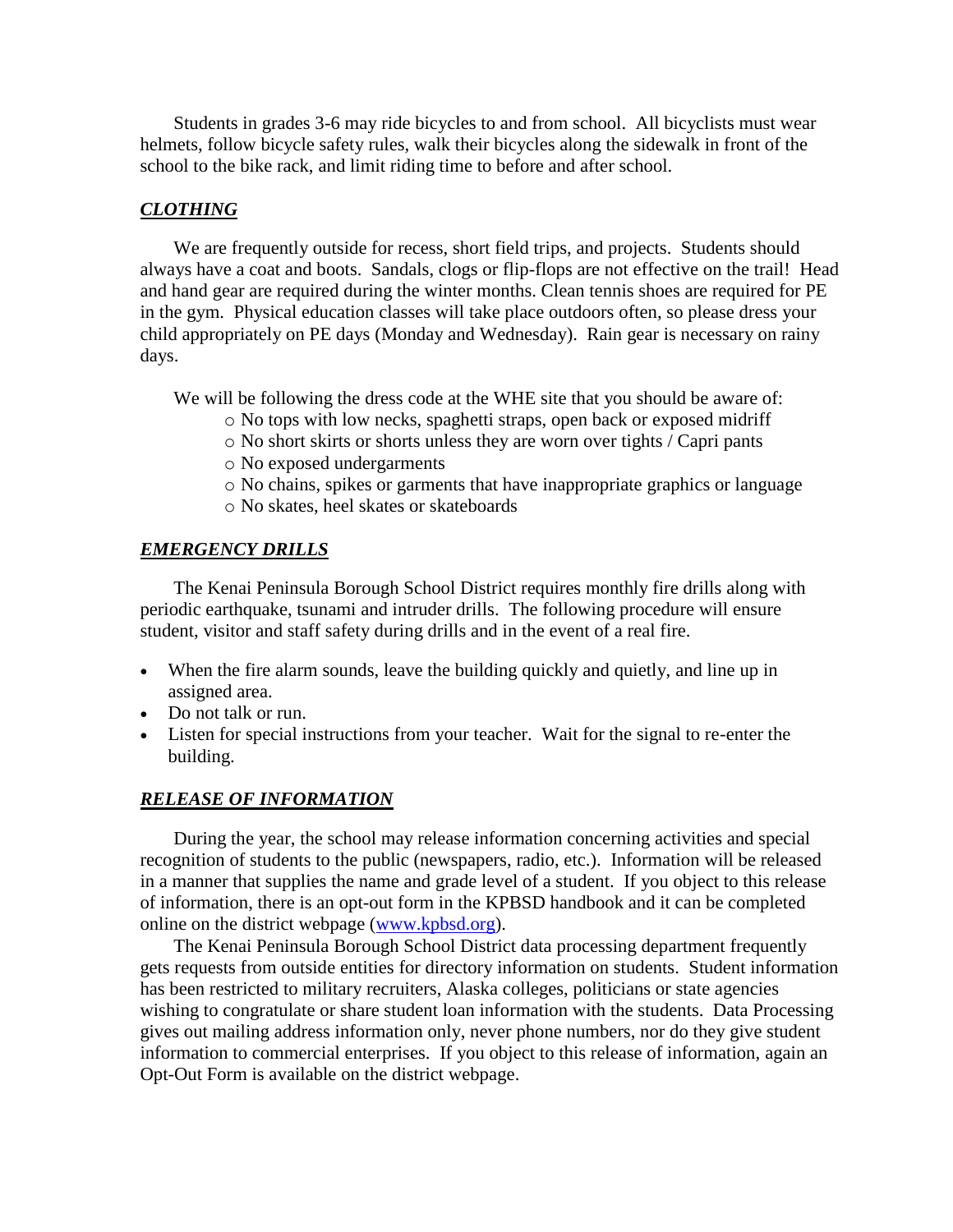#### *CURRICULUM*

Our curriculum is set up on a theme immersion model. Each quarter we base instruction on different components of a specific theme. The themes studied are broad-based concepts with many applications in all fields of study. Our sixteen themes are rotated on a four year basis and include: Systems, Transportation, Inventions, Culture, Cycles, Habitat, Structures, Exploration, Community, Forces, Change, Conservation, Roots, Communication, Currents, and Journeying.

This year our themes will be Roots, Communication, Currents, and Journeying. Project– based learning and Constructivist Practices are incorporated into the program through the integrated study of themes.

We initiate our quarterly and yearly plan for theme activities by examining the national, state, and KPBSD standards. The state standards are addressed throughout the year in a variety of ways to cover differences in learning styles. All students are given the opportunity to practice and learn the standards through activities in each of the following curricula.

#### **Language Arts**

Our Language Arts Program is based on the Whole Language model that integrates reading, writing, speaking, and listening. We use Reading and Writing Workshop. Each quarter there will be content reading and literature study that is related to the theme. Writing assignments will also connect to the theme. Literature study guides are assigned in 4-6 week blocks, somewhat like a project.

#### **Mathematics**

Fireweed Academy has adopted enVision Math for grades K through 6. EnVision Math focuses on conceptual math understanding, where students understand mathematical ideas and actively build new knowledge from experience and prior knowledge. EnVision Math combines problem-based learning with visual learning. Through reality-based problems, students develop a strong conceptual understanding of math concepts with visual models and supports in every lesson, allowing them to apply core mathematical skills. Computation, reasoning, and problem solving skills are practiced and honed on a daily basis.

#### **Science & Social Studies**

Science and Social Studies are addressed through theme immersions. Our main goal is to present to children the wonder of discovery through inquiry. Investigative methods are emphasized through a variety of hands-on activities in small groups along with independent investigations through centers, projects, and research. Experiences of this nature foster a development of scientific reasoning and thinking, as well as procedural skills. Process skills are emphasized together with content. Examples include, but are not limited to, developing questions, designing investigations, collecting data, and interpreting results. Using quarterly themes as a framework, a solid knowledge base is built through attention to core concepts. Fewer topics are investigated in greater depth with the goal of meaningful, long-term learning. Through hands-on investigations, attention to core concepts, research, and projects, solid foundations in science and social studies are developed.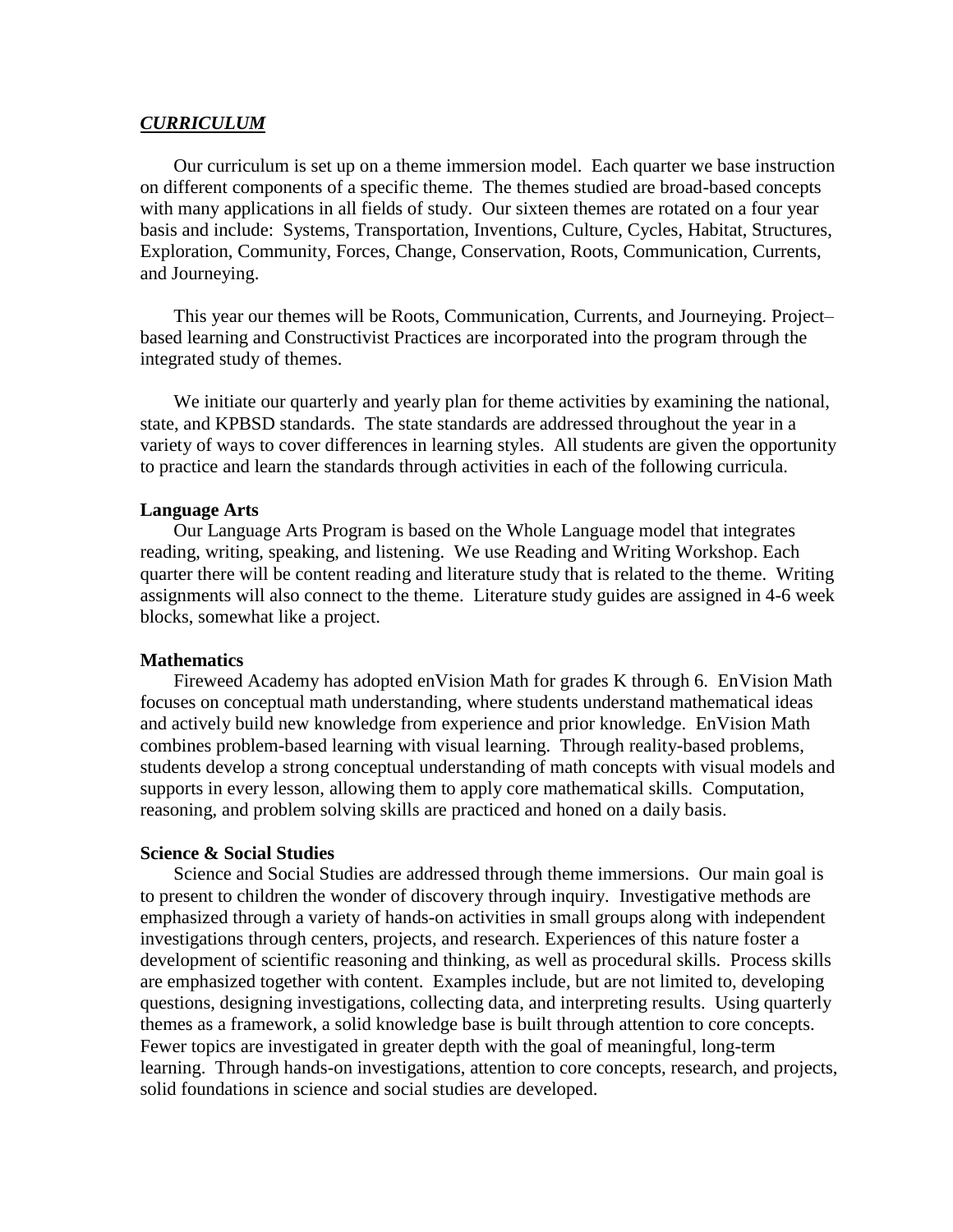#### **Physical Education/Health**

We have Physical Education twice a week in the West Homer Elementary School gym for students in grades 3-6. Other PE and Health objectives are built into the thematic program. We always welcome parent support in supplementing our PE program. Students at Fireweed K2 have a morning and afternoon recess period.

#### **Humanities**

Art, music, and drama are infused into the theme immersion units, often through integration with content area projects or special events. We frequently participate in Artists in the Schools activities.

#### **Computer Technology**

 Fireweed uses Chromebooks, student laptops and iPads, as well as digital and video cameras. The use of computers and their applications are used to supplement classroom instruction and facilitate with writing and research projects.

#### **Student Responsibility Guidelines for Use of Technology**

**I. Be Respectful.** Always use language in your message that you know is appropriate and respectful. Never send, or encourage others to send, messages that are abusive, rude, or offensive. Report to an adult if you become aware of any cyberbullying.

**II. Be Responsible.** Use the Internet appropriately. The Internet is only to be used for appropriate, meaningful educational purposes to enhance student learning. Examples include: electronic communication with other students and schools, research tools, educational discussion groups, and online collaborative curriculum projects.

**III. Be Safe.** Keep personal information private. Protect your privacy and the privacy of others by not sending any message that includes personal information such as home phone number or address for yourself or any other person. Report to an adult any person who asks for personal information.

**IV. Web Content Filtering.** Kenai Peninsula Borough School District uses content filtering software to limit student access to inappropriate material. Any attempt to disable or tamper with the settings of this software will result in the loss of Internet access privileges. Any attempt to change Internet browser security settings could result in loss of Internet access privileges.

#### *HOMEWORK*

We believe homework reinforces lessons and provides a link between school and home. School provides a community and resources to introduce and discuss concepts and skills. However, we often don't have the time we need during the course of the school day to practice those skills independently. Homework provides the opportunity to practice these skills and share what we are doing in school with parents and siblings. We don't want homework to be overwhelming. In fact, your child should spend one half to one hour on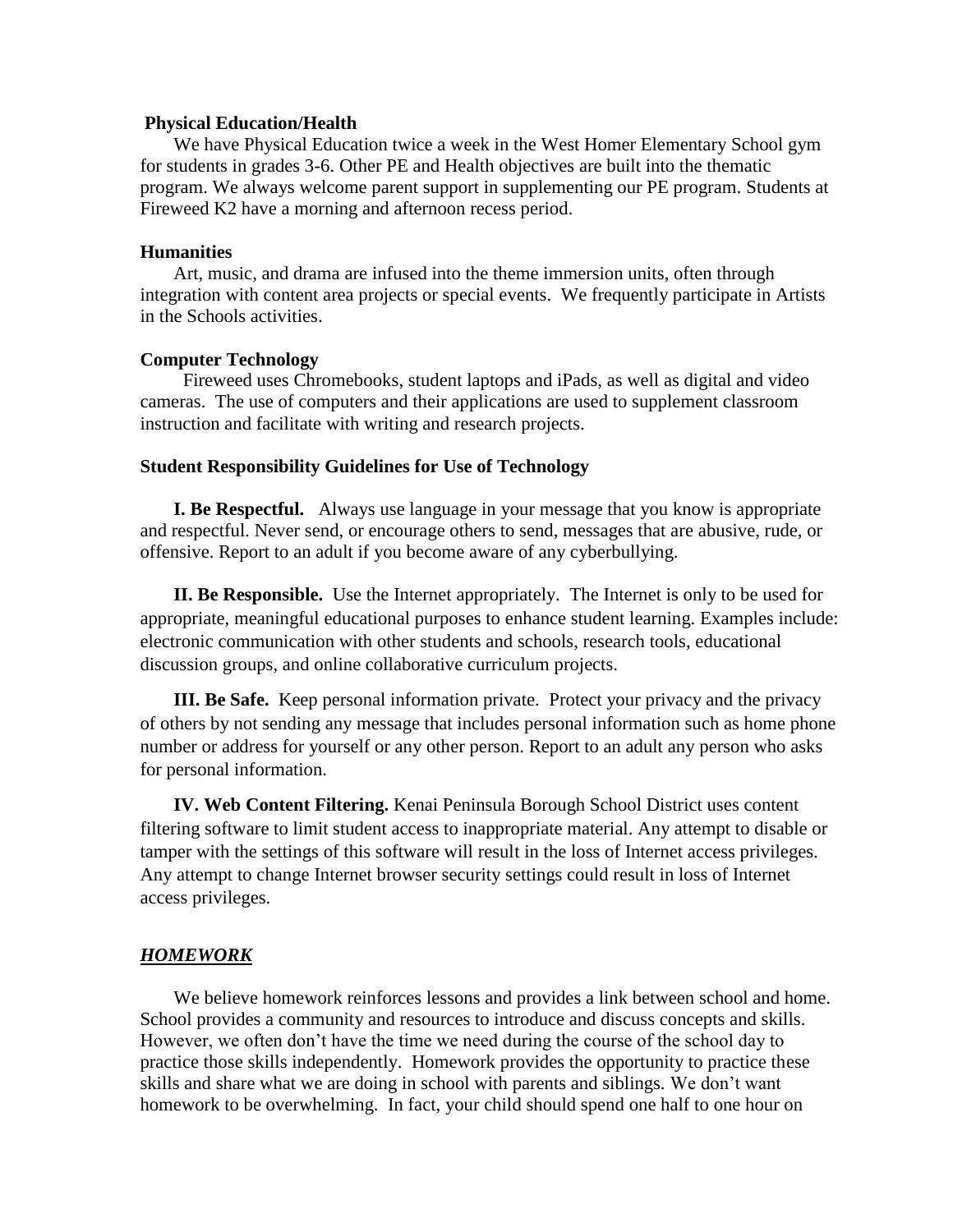homework each night. Some suggest 10 minutes for each grade in school. If your child cannot complete the assignment at home, please attach a note to the homework assignment and we'll work with your child to build skills in completing homework.

 In addition to these regular language arts and math assignments, you can expect the students to be doing some form of home research or project work at times throughout some quarterly Theme Immersion Study.

### *DISCIPLINE POLICY*

#### General Expectations and Philosophy

Students of Fireweed Academy are expected to follow the policies of the Kenai Peninsula Borough School District as well as the expected behaviors in common areas within WHE, BFW classroom and our K-2 facility.

#### Model of Discipline

We use a system for resolving conflicts at LFW called The Complaint System and participate in the Positive Behavioral Intervention and Supports (PBIS) program at BFW.

At LFW, the three basic expectations include being kind, safe, and doing your job. When conflicts arise, they are resolved through a dialog between students facilitated by staff. Through the discussion, an agreement between the students is reached on how to resolve the problem.

At BFW, the three basic expectations include being respectful, responsible and safe. Expected behaviors for bathrooms, hallways, cafeteria, playground, bus, parent pick up area and classrooms are reviewed and modeled at the beginning of the year and reexamined throughout the year as needed.

Refocus forms are used, which provides specific strategies to deal with low level interruptions in instruction that impair or hinder the teacher's ability to teach and students' ability to learn. The Refocus form provides the opportunity for students to reflect on their behavior, before a follow up conversation with the teacher. The forms are not punitive in nature.

At both campuses, students receive Gryphon Chips for modeling expected behaviors. Individual homerooms and the school as a whole have celebrations when collection containers are filled.

#### Repeated Unexpected Behaviors

When a student repeatedly demonstrates unexpected behaviors, the following steps are followed: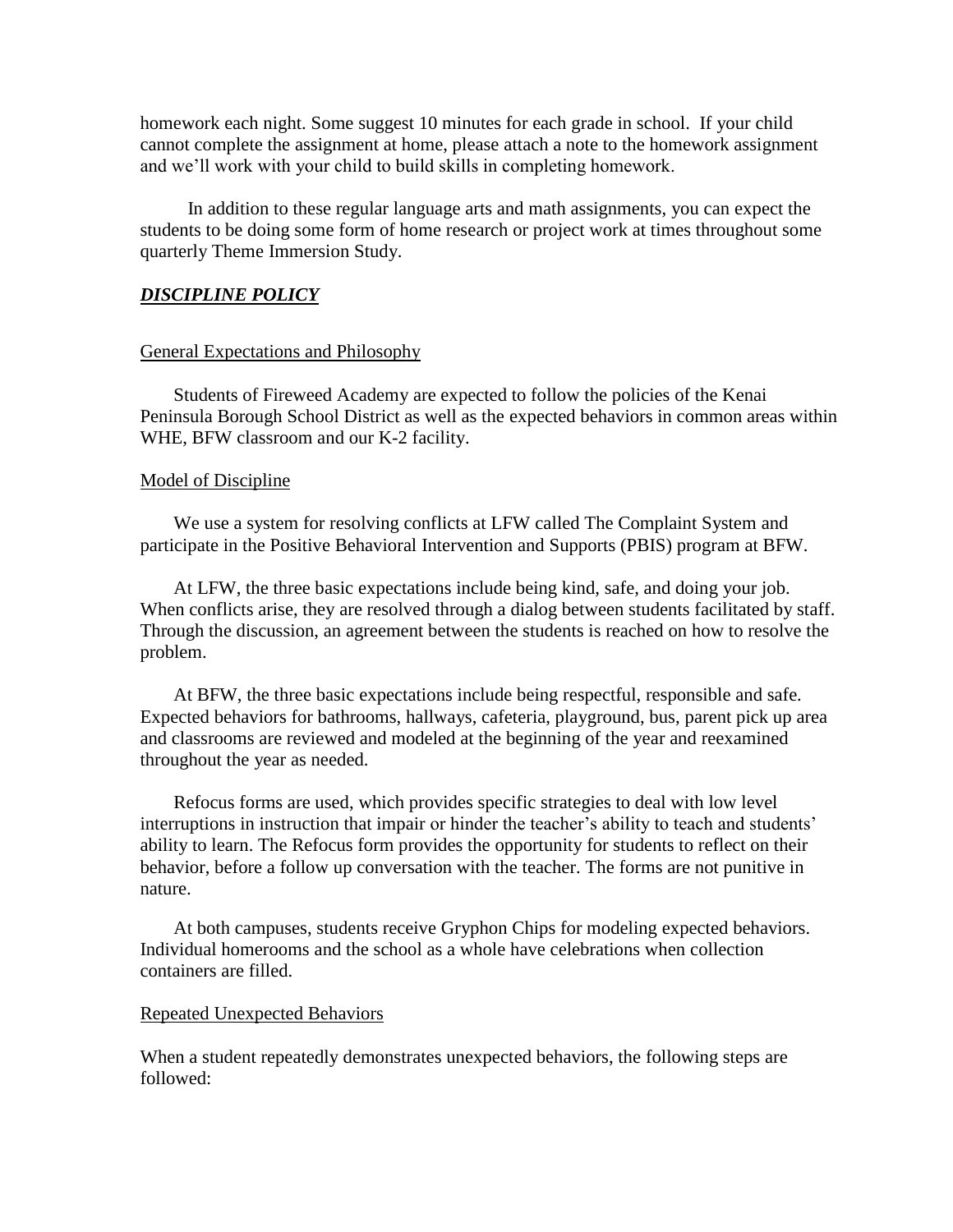- 1. Staff will contact parents/guardian to discuss the unexpected behaviors, which provides input and support from the parents/guardians. If the problem is not alleviated, then:
- 2. A meeting will be arranged to develop and implement a plan with the student, parents/guardians, and teachers.

## Office Managed Behaviors

Office managed behaviors are handled by the principal. These behaviors include but are not limited to serious verbal altercation between students, destruction or property, pattern of abusive/profane language, major/chronic refusal to follow school rules, intimidation/harassment/bullying, significant theft, significant classroom disruption, physical harm, and threatening behavior.

KPBSD policies and procedures will be followed for all office-managed behaviors including parent notification.

A note for 2021-2022: Fireweed Academy will be renewing its implement of Restorative Practices this year. Our initial focus is on classroom and community building. Restorative Practices will eventually move into Restorative Justice to address the need to repair harm. This process will focus on the rehabilitation of offenders through reconciliation with victims and the community at large. There are offenses that are too serious to use Restorative Justice practices. In these instances, KPBSD policies and procedures will be used and can be found in the KPBSD Student Handbook.

<https://www.kpbsd.k12.ak.us/WorkArea/DownloadAsset.aspx?ID=30607>

#### Cell Phones / Electronic Devices

If brought to school, a cell phone or other electronic device should be keep in the student's book bag at all times during the school day. If a book bag is unavailable, the cell phone should be given to the student's homeroom teacher. Cell phones and other electronic devices may only be used before or after the school day, the school day begins at 7:55 am and ends at 2:45 pm.

During school and school-sponsored activities (field trips, camping trips, etc), students will comply with this policy and with administrative and staff member directives regarding use. Students are required to turn cell phones and other personal electronic devices over to school personnel when requested. Students who refuse to do so are subject to disciplinary action.

# *FIELD TRIPS*

Field trips are an important and integral part of our curriculum. Form the majority of field trips buses are used for transportation, however individual teachers may plan a field trip that requires parent drivers. The district has strict regulations regarding pupil transportation. Parents volunteers must be approved the KPBSD volunteer screening application process.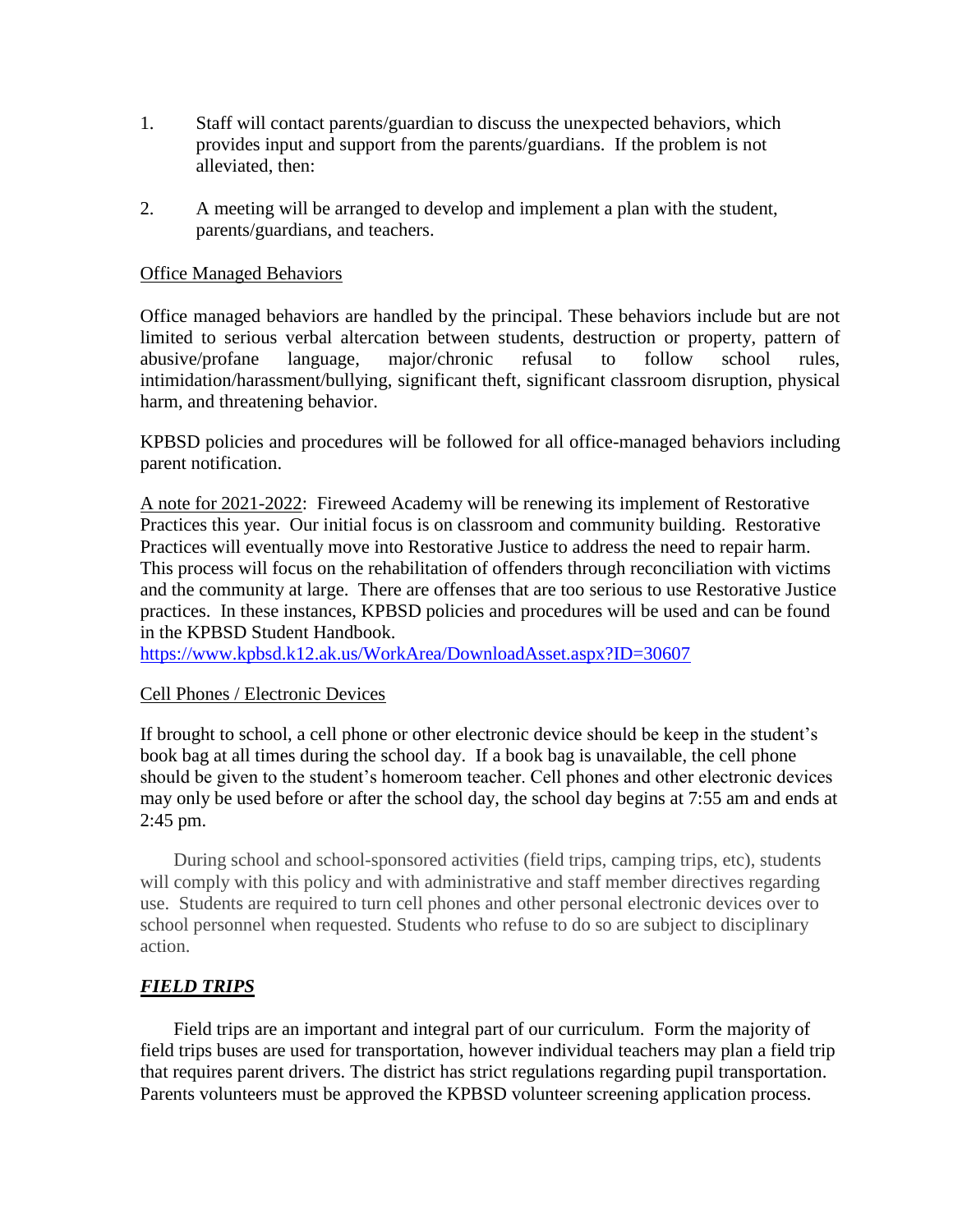Vehicles must be checked for safety, lights, and proof of insurance immediately prior to each trip. If you can assist in this critical component of our program, please take the time to fill out the yellow School Driver Registration Form available from our office. The blanket field permission form is an absolute necessity for local field trips.

## *SCHOOL SUPPLIES*

Students will need to furnish some of their necessary classroom supplies. All supplies should be clearly marked with your child's name. A list of supplies needed are available from the office an on our webpage [https://kpbsd.org/schools/fireweed-academy/parent](https://kpbsd.org/schools/fireweed-academy/parent-portal/supply-lists/)[portal/supply-lists/](https://kpbsd.org/schools/fireweed-academy/parent-portal/supply-lists/)

### *BRINGING/SHARING ITEMS FROM HOME*

While we welcome sharing interesting artifacts that connect to our themes; we discourage bringing items from home such as toys, electronics, or other cherished treasures. We will remind students to keep those items in their back backs, but we cannot be responsible for them being broken, lost or stolen.

## *VOLUNTEER OPPORTUNITIES*

We encourage all parents to volunteer in the school, on field trip, from home, at a school celebration and any other way you can think of. We know that we can't build a positive school environment without parents as partners. Nothing reinforces a child's learning and behavior better than a parent modeling support for the school community. We have a variety of tasks we need help with so you can choose what is most comfortable for you and works best with your work and family schedule.

Over the past five years, we have implemented a FWA Volunteer program. It took a hit last week during the pandemic and we are eager to increase parental involvement at FWA. Please take a few minutes to complete the parent volunteer form that has been e-mailed and is included with the packet students receive at the beginning of the school year.

Anyone interested in being a school volunteer needs to complete an online form and agree to a background check; only criminal activity will be checked. All information will be kept confidential and information can only be accessed by a few members of the Human Resources department. To complete the screening process, visit the District's web page at [https://www.kpbsd.k12.ak.us/employment.aspx?id=19556.](https://www.kpbsd.k12.ak.us/employment.aspx?id=19556) **This process and take 10 days or longer, so please plan ahead.**

## *NURSING SERVICES AND ILLNESS AT SCHOOL*

Fireweed Academy will be sharing a school nurse, Laura Peek, with West Homer Elementary and a new part-time nurse at little Fireweed. Our nurse at LFW will take care of the immunization records and health screening nursing needs at our K-2 campus however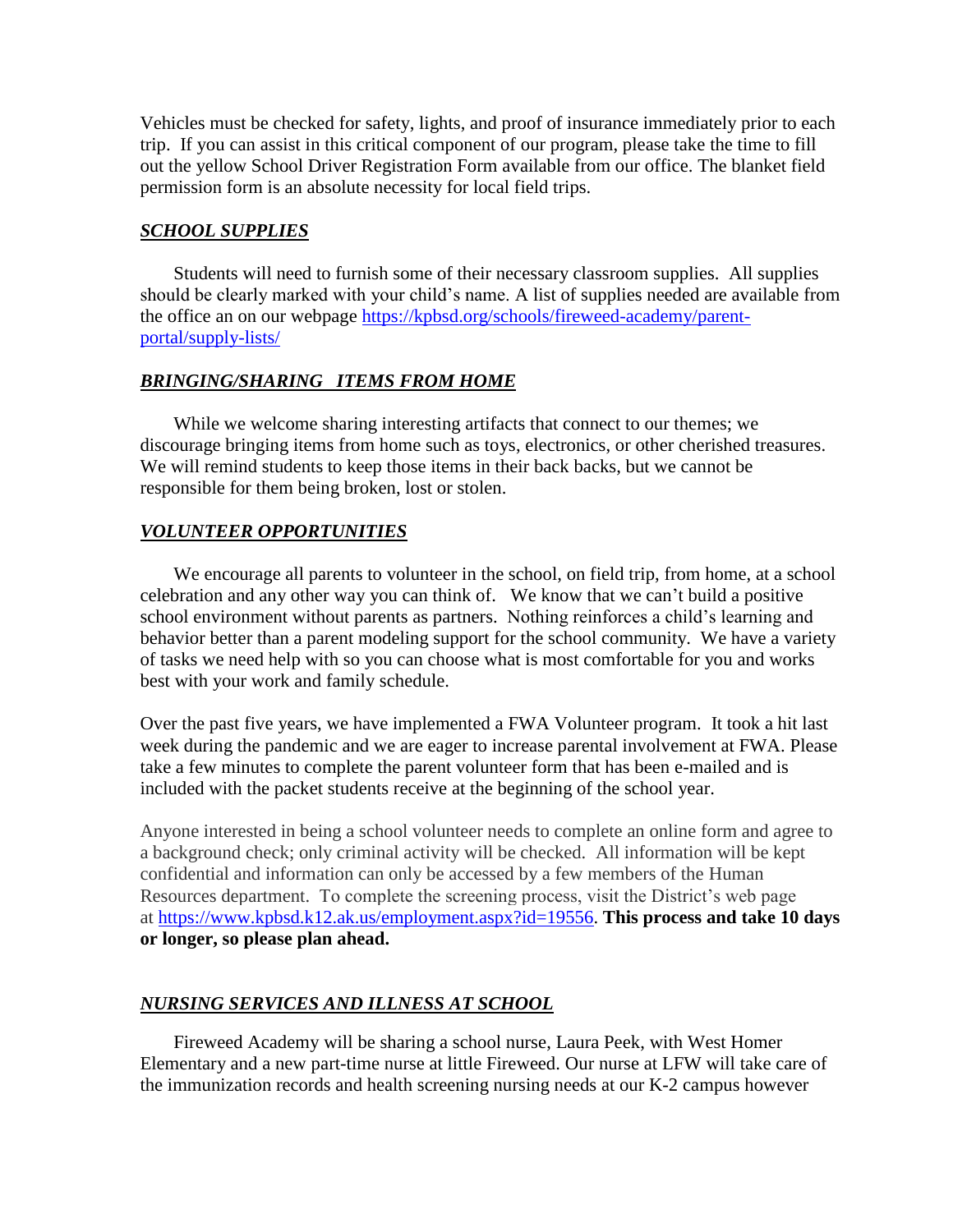they will NOT be available on a regular basis. All students who get sick at school will need to be sent home.

State law mandates that students must have a record of current immunizations on file before they attend school. Parents may request a medical or religious exemption for some immunizations, Religious exemption forms are required annually and are available from our office.

School staff will not administer medication unless a written permission from the parent is on file. All medication must be labeled and in the original medical container. All medications will be kept in a locked cabinet.

Please do not send your child to school if they are sick or have lice. Keep your child at home if they have been vomiting the night before. District regulations state that a child should be fever free for 24 hours before returning to school.

Our teachers are trained in first-aid procedures. In the event of an emergency, we will contact you immediately after taking initial steps to assess the emergency and provide care. In the event that you cannot be contacted in an emergency, we will be required to call 911 and the parent will be responsible for any emergency transportation and care. Please update your emergency contact names and phone numbers when necessary.

## *KENAI PENINSULA BOROUGH SCHOOL DISTRICT PARENT-STUDENT HANDBOOK*

Please read the KPBSD Parent-Student Handbook provided on the KPBSD webpage as well as the Fireweed Academy webpage. This handbook explains many policies and procedures of the school district. Please note the-opt out pages: these are available on the school district webpage as well as in our main office. This KPBSD handbook is accessible at <https://www.kpbsd.k12.ak.us/WorkArea/DownloadAsset.aspx?ID=30607>

If you have any questions, comments or concerns regarding the information contained in this document please contact your child's homeroom teacher or Principal Todd Hindman.

*After reading this handbook, please print the signature page, both you and your student(s) sign and date it and return it the Fireweed Academy*